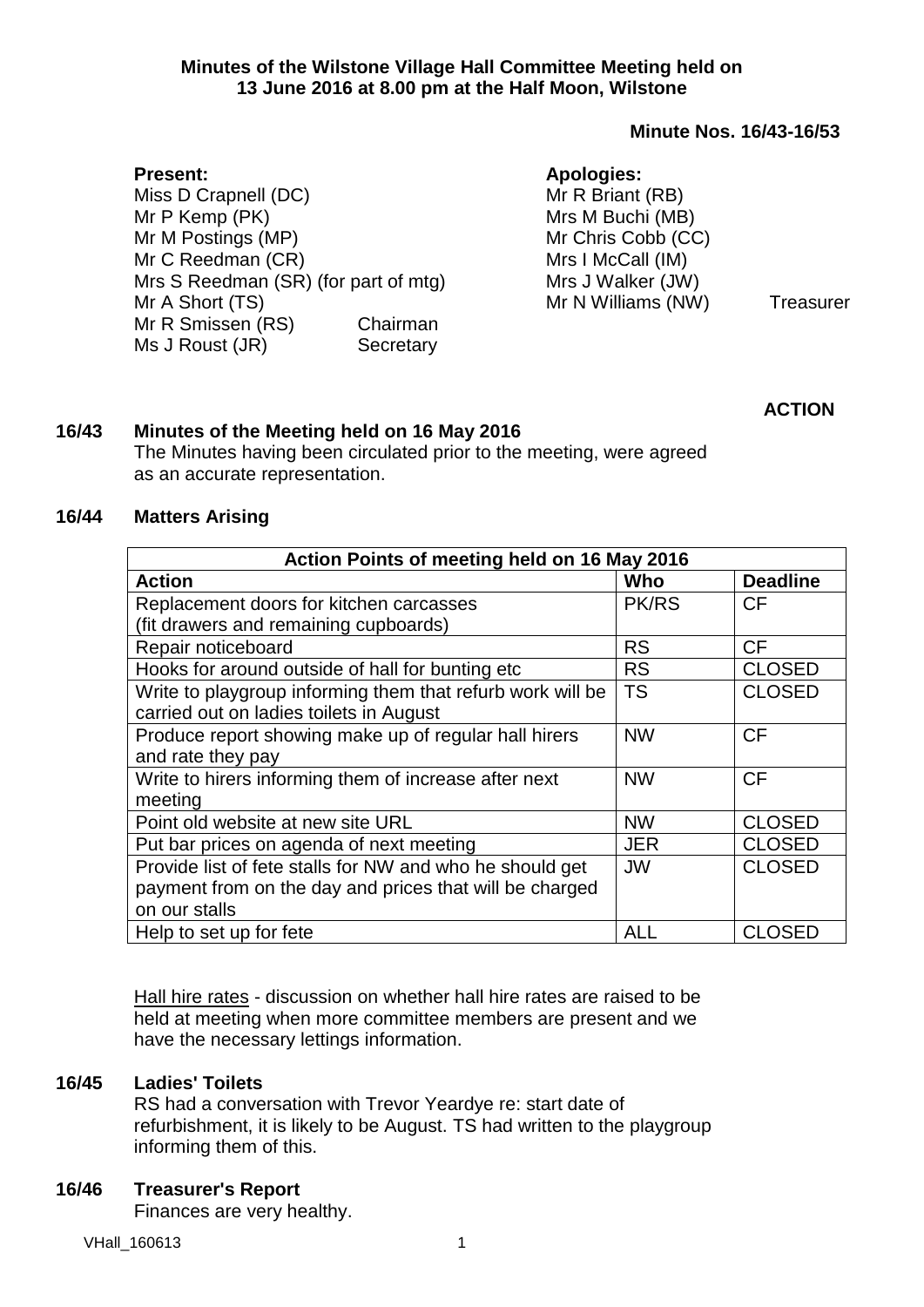# **ACTION**

| <b>Balances</b>        | 13 June 2016 |
|------------------------|--------------|
|                        |              |
| Current                | 1,631.20     |
| Deposit                | 37,172.81    |
| <b>Money Market</b>    | 7,000.00     |
| Petty cash             | 609.09       |
| Awaiting paying in     | 440.00       |
|                        | 46,853.10    |
|                        |              |
| Outstanding bills      | 0.00         |
| <b>Unpaid cheques</b>  | $-690.00$    |
| <b>Total funds</b>     | 46,163.10    |
|                        |              |
| Approx. profit         |              |
| current financial year | 5,300.00     |

#### **16/47 Website**

Julie Yeardye will be moving away from the village and no one else is familiar with the Tumblr platform. The site may be moved to a more suitable platform, probably Wordpress, to make updating easier.

#### **16/48 Past Events**

**Fete -** a very successful event. Charitable donation was made to Chiltern Dog Rescue.

## **16/49 Future Events**

#### **Film Nights**

The dates are booked and in the diary for the autumn schedule: 21 October; 18 November; 16 December; 20 January; 17 or 24 February; 17 or 24 March.

#### **16/50 Bar Prices**

PK thought the soft drinks were too expensive and the wine too cheap.

- We will switch to buying 2L bottles of soft drinks, instead of cans; that way we can sell a glass for 50p.
- The beer prices are ok, we just need to make sure we keep our costs down.
- We will put our prices for wine up to £12 a bottle and £3.00 for a glass.

Prices will be confirmed at the next meeting when more members are present.

## **16/51 Hall Lettings**

Bookings are going well. We have lost the Brownies and are holding that slot open in case they return. There are not many other free slots left.

## **16/52 Any Other Business**

• The electrician hasn't finished at the hall yet. The ovens don't work. Some electrical waste has been dumped on the grass by the car park. JW to find out when he is going to collect it. NW to make sure **JW**